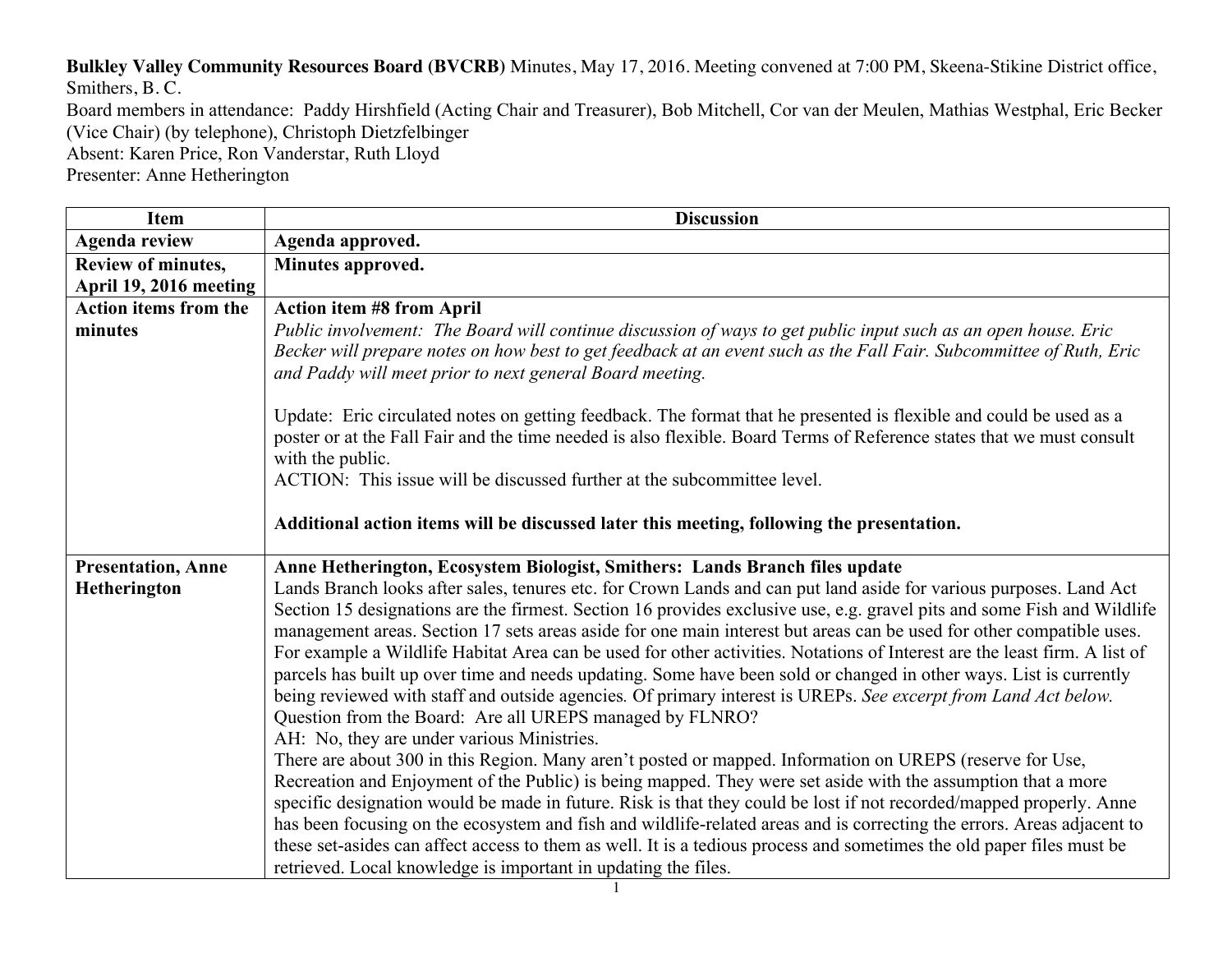| <b>Item</b> | <b>Discussion</b>                                                                                                                   |
|-------------|-------------------------------------------------------------------------------------------------------------------------------------|
|             | Question from the Board: If they come up for sale, is it public knowledge that it is a protected area?                              |
|             | AH: Public would not always know. But sales of Crown land have slowed down following the Tsilhqot'in case.                          |
|             | UREPs were meant to be temporary until the LRMP looked at them but the LRMP did not look at all of them.                            |
|             | Board member: You wouldn't know they were there unless you had local knowledge.                                                     |
|             | AH: Access to lakes, rivers, and Crown land must be maintained every 400 metres. But they aren't all posted in this                 |
|             | region. In other Regional Districts they are posted and they are used.                                                              |
|             | Board member: An agency or person could go to court and get them back if they were lost/sold.                                       |
|             | Board member: Resources are needed. It is a loss to communities to lose some of these.                                              |
|             | Board member: Ministries need to be coordinated. Having one contact person would help.                                              |
|             | AH: Designations can be changed at two times: 1) when parcels come up for sale, 2) when rezoning occurs.                            |
|             | Board member: It is important that the Board looks at this.                                                                         |
|             | Question from Board member: Is spatial designation mainly for viewing Lands notification?                                           |
|             | AH: Could be $-$ it is a live map.                                                                                                  |
|             | Board member: It would be good to have something created for public reference purposes. The BVCRB could help                        |
|             | create awareness.                                                                                                                   |
|             | Board member: The files don't necessarily state what the attributes of the parcels are or why they are the shape they               |
|             | are.                                                                                                                                |
|             | Board member: That would be part of the project.<br>Board member: It would be good to have a map at an Open house or the Fall Fair. |
|             | AH: There is concern about some of them. Wildlife Habitat Areas or other areas that aren't well protected should not                |
|             | be openly promoted.                                                                                                                 |
|             | Board member: Who would be the contact person for Board involvement?                                                                |
|             | Board member: Past Boards have stated that they wish to act strategically.                                                          |
|             | Board member: Difficult to be strategic if you don't know what's going on.                                                          |
|             | Board member: We have a right to access in Canada. In Europe – you can walk almost anywhere, as long as you                         |
|             | don't intend to do damage.                                                                                                          |
|             | Board member: It would be good for the community to be involved before anything is changed. The Board could help                    |
|             | with crafting a review process, to act at a strategic level.                                                                        |
|             | ACTION: Christoph Dietzfelbinger will draft a letter and circulate for comment, including the following summary                     |
|             | points:                                                                                                                             |
|             | The BVCRB is aware of the project and would like to be involved at a strategic level.                                               |
|             | Values are important to communities.                                                                                                |
|             | Infrastructure could be lost.                                                                                                       |
|             | Consolidation is needed since UREPs are administered by various ministries.                                                         |
|             | A spatial mapping tool for public use is needed.                                                                                    |
|             | Board has a history of being involved in recreation projects.<br>$\bullet$                                                          |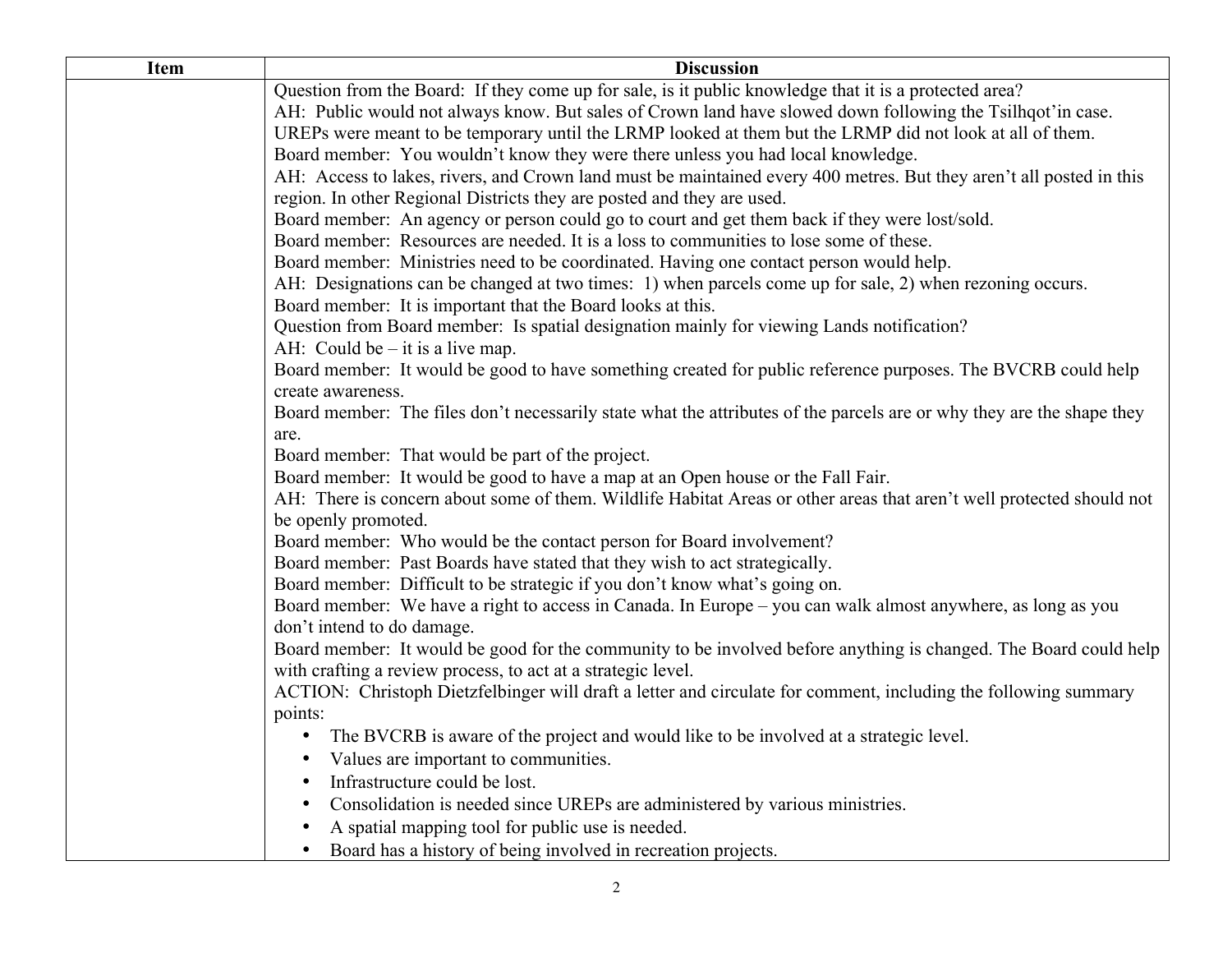| <b>Item</b>                  | <b>Discussion</b>                                                                                                                                                                                                                                                                                                     |
|------------------------------|-----------------------------------------------------------------------------------------------------------------------------------------------------------------------------------------------------------------------------------------------------------------------------------------------------------------------|
|                              |                                                                                                                                                                                                                                                                                                                       |
| <b>Action items from the</b> | Action item 7.                                                                                                                                                                                                                                                                                                        |
| minutes, continued           | Ecosystem Network Integrity: Ryan Holmes (FLNRO) responded to some of the questions raised at the March<br>meeting. Paddy will follow up with Ryan on outstanding items.                                                                                                                                              |
|                              | Discussion: Board member: Some values are at high risk already. We need to know what the ministry will do about<br>them and we need to know what else is at risk. We should ask for a risk assessment.<br>ACTION: Bob Mitchell and Karen Price will draft a response to the letter from Ryan Holmes.                  |
|                              | Action items 1, 2 and 3:<br>1. Brandy Hughes will contact C & E staff regarding motorized traffic in Harold Price area.<br>2. BVCRB and District Recreation will develop a work plan for completing outstanding Summer RAMP items.<br>3. BVCRB and District Recreation will discuss a Winter RAMP process in October. |
|                              | ACTION: Paddy will discuss these items with Brandy Hughes, District Recreation Officer.                                                                                                                                                                                                                               |
|                              | Action item 4.<br>NewPro: Paddy will contact Ruth Lloyd about her availability to prepare the CWD letter.                                                                                                                                                                                                             |
|                              | ACTION: Paddy will check with Ruth.                                                                                                                                                                                                                                                                                   |
|                              | Action item 5.<br>Paddy will schedule a presentation to the TRAM group.                                                                                                                                                                                                                                               |
|                              | Done. Board is sponsoring meals and some admin work for TRAM.<br>ACTION: Jill will ask Jocelyn Campbell what the role of the BVCRB in reviewing the package to government might<br>look like.                                                                                                                         |
|                              | Action item 6.<br>Board members should review the BWMT reports and determine which are priority issues.                                                                                                                                                                                                               |
|                              | On-going.                                                                                                                                                                                                                                                                                                             |
| <b>Old business</b>          | Air quality                                                                                                                                                                                                                                                                                                           |
|                              | Discussion of response from Dan Bings regarding NewPro permit:<br>Board member: Public concern must be taken into account. Things can't slide until there is public pressure.                                                                                                                                         |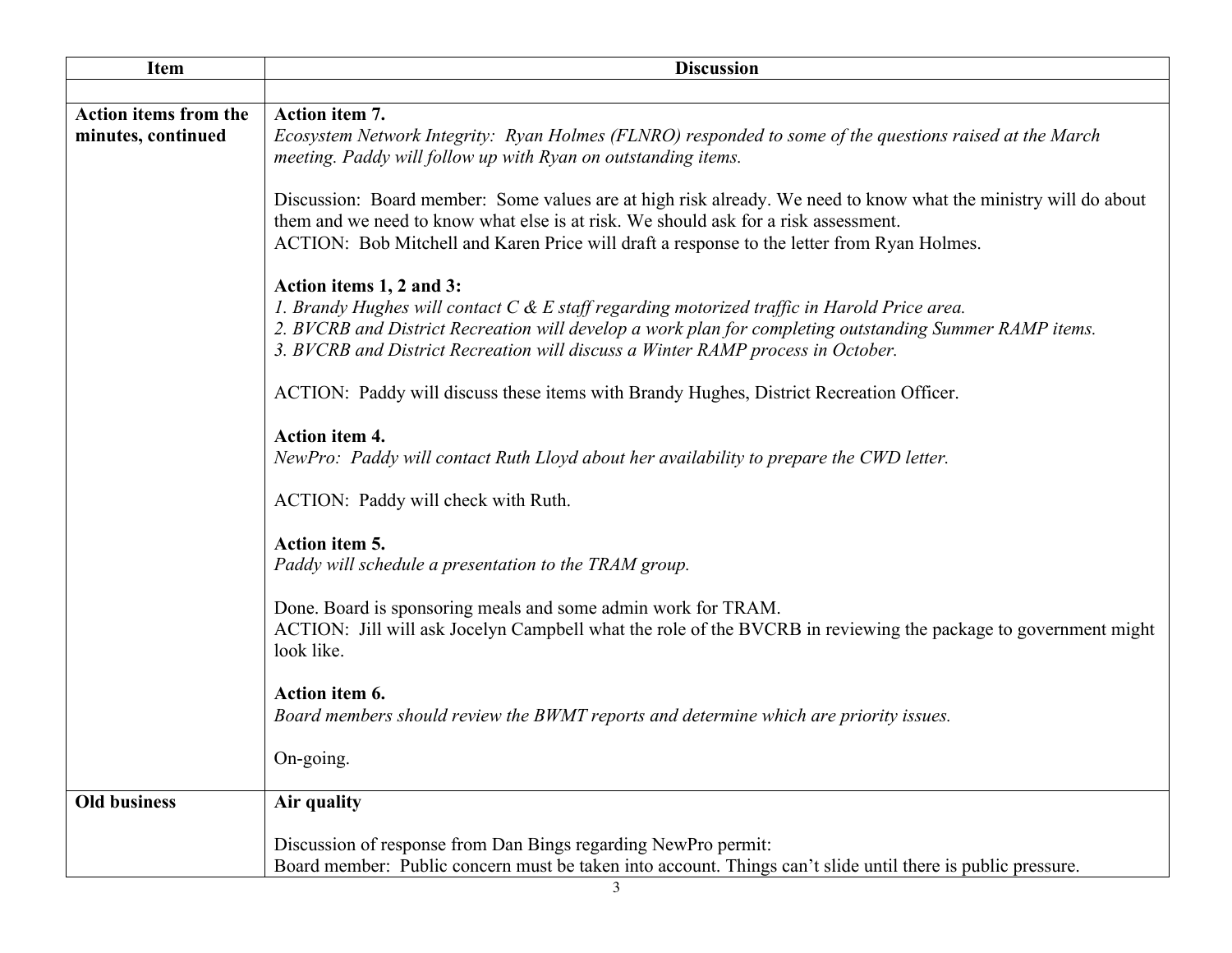| Item                                                                                            | <b>Discussion</b>                                                                                                   |  |
|-------------------------------------------------------------------------------------------------|---------------------------------------------------------------------------------------------------------------------|--|
|                                                                                                 | Board member: There is no decision on the permit yet.                                                               |  |
|                                                                                                 | Board member: It is problematic that due diligence is not being done on permits as they age. Permits are currently  |  |
|                                                                                                 | structured as a way to pollute. There is no source monitoring. We don't know what is coming out at the stack. Most  |  |
|                                                                                                 | jurisdictions have the technology to monitor at the stack but B.C. does not. Source monitoring should be introduced |  |
|                                                                                                 | and the data made available to the public.                                                                          |  |
|                                                                                                 | ACTION: Christoph Dietzfelbinger will circulate report on mortality due to local pollution to Board members.        |  |
|                                                                                                 | ACTION: Christoph will prepare a draft letter for discussion at next meeting.                                       |  |
|                                                                                                 | Board member: We need to discuss this when more members are present. We want to encourage industry but do not       |  |
|                                                                                                 | want to add more pollutants to the airshed.                                                                         |  |
|                                                                                                 | <b>Items for next meeting   Approving minutes by email – particularly June minutes.</b>                             |  |
| Meeting adjourned at 9:20 PM. Next meeting June 21, 2016, Skeena-Stikine District office, 7 PM. |                                                                                                                     |  |

## BC Land Act

Reserves

15 (1) In this section and section 16, "government body" means the Provincial government, a government corporation as defined in paragraphs (b) and (c) of the definition of "government corporation" in the *Financial Administration Act*, the federal government or a prescribed organization. (2) The Lieutenant Governor in Council may, by order, reserve Crown land from disposition under this Act for any purpose that the Lieutenant

Governor in Council considers advisable in the public interest, including for the use of a government body.

(3) An order under subsection (2) may authorize a government body to place, construct, maintain or operate any works, structures or other improvements on the reserved land.

(4) An order under subsection (2) may be subject to any terms and conditions the Lieutenant Governor in Council considers necessary or advisable.

(5) The Lieutenant Governor in Council may amend or cancel all or part of a reserve established under this or a former Act.

(6) An order under subsection (2) does not prevent the minister from issuing to an applicant a licence to occupy the Crown land reserved by the order for any of the following:

(a) a period not longer than 2 years to conduct appraisals, inspections, analyses, inventories, surveys or other investigations of the land or of its natural resources;

(b) a period not longer than 2 years for any purpose authorized under this Act;

(c) construction of a road, non-commercial airstrip, bridge or trail over the land.

Withdrawal from disposition